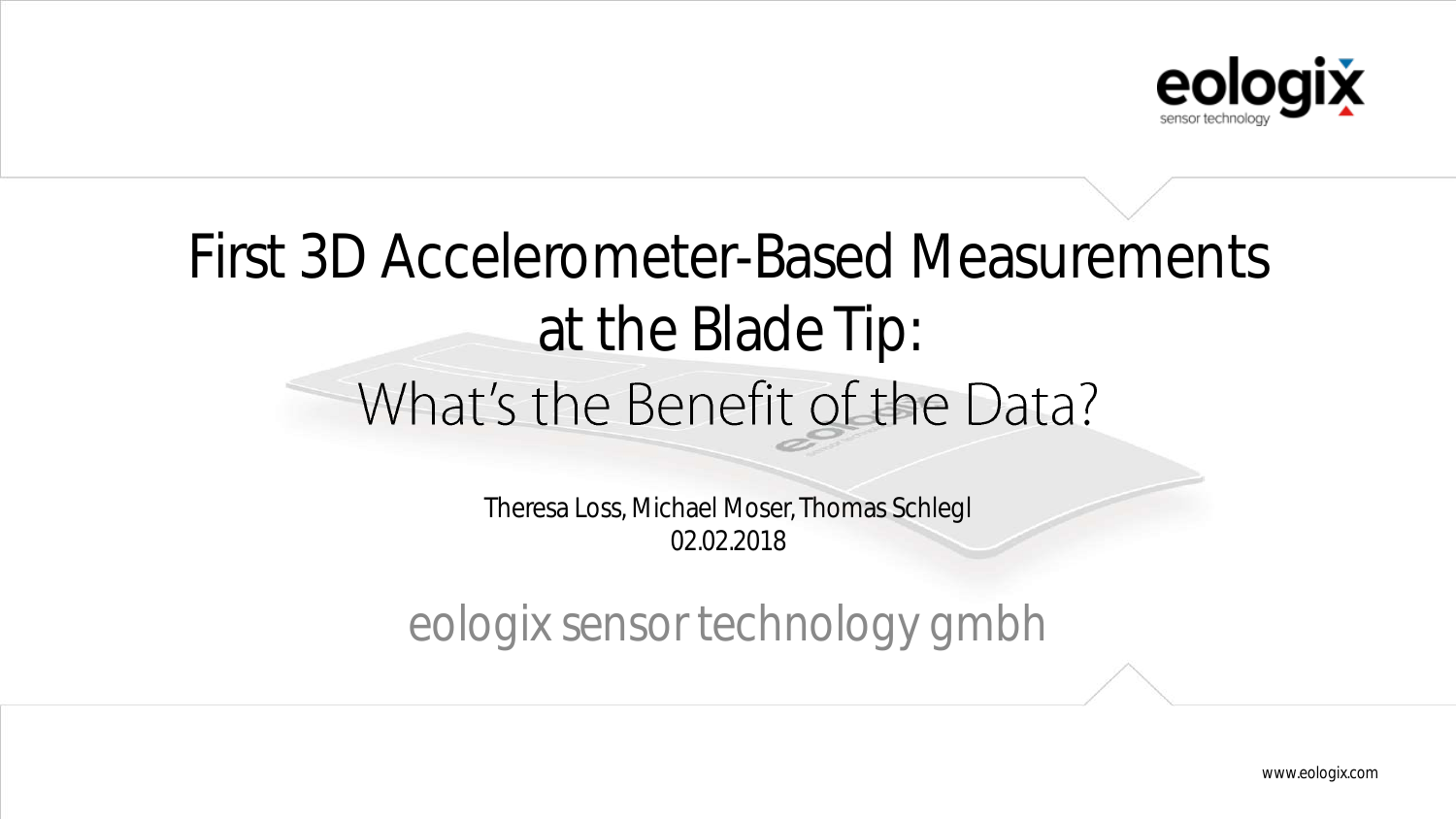# Introduction



Accelerometers are very promising for measuring the characteristics of rotor blades over time

(e.g. deterioration of structural integrity, ice accretion, blade )

#### Issues with traditionally used accelerometers:

- Positioning of accelerometers due to restrictions in accessibility and by design
- Restrictions of conductive matter in the blade (such as signal cables etc.)

#### Proposed Solution:

- Usage of low power microelectromechanical (MEMS) accelerometers
- Usage of wireless sensor systems

#### Benefits:

- High flexibility in the choice of mounting positions allows all critical points to tip to be monitored.
- Continuous monitoring for predictive maintenance throughout the lifetime of the turbine.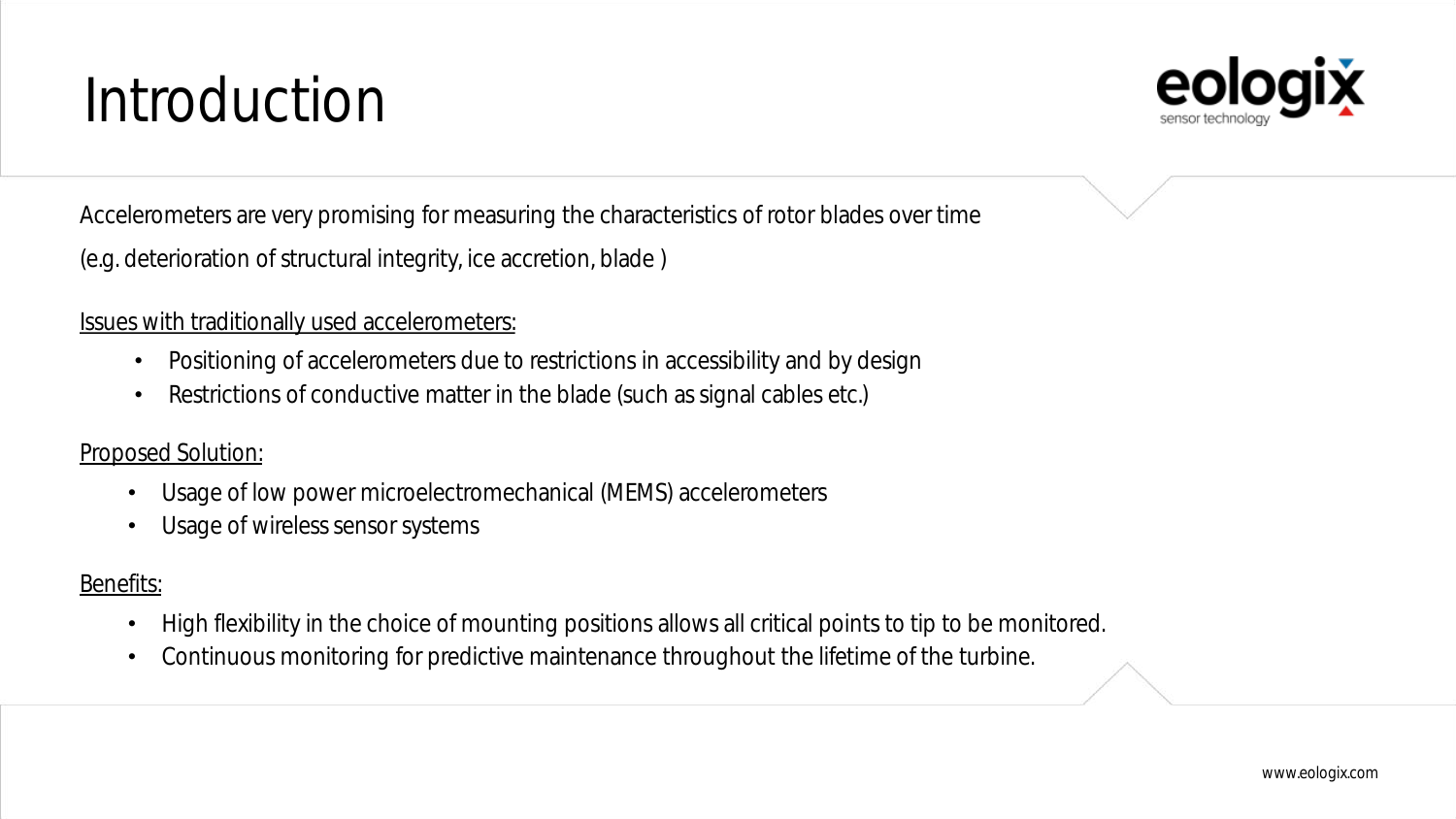### **Methods**

- An eologix sensor with a MEMS acceleration sensor placed at >90% of the rotor blade length
- 3D acceleration measurement test period: 12/2017 01/2018
- Burst measurements of ~26 s length at a sampling rate of 152 Hz to fulfil energy budget requirements
- Wireless power supply and wireless data transmission

Sensor position on the rotor blade under test



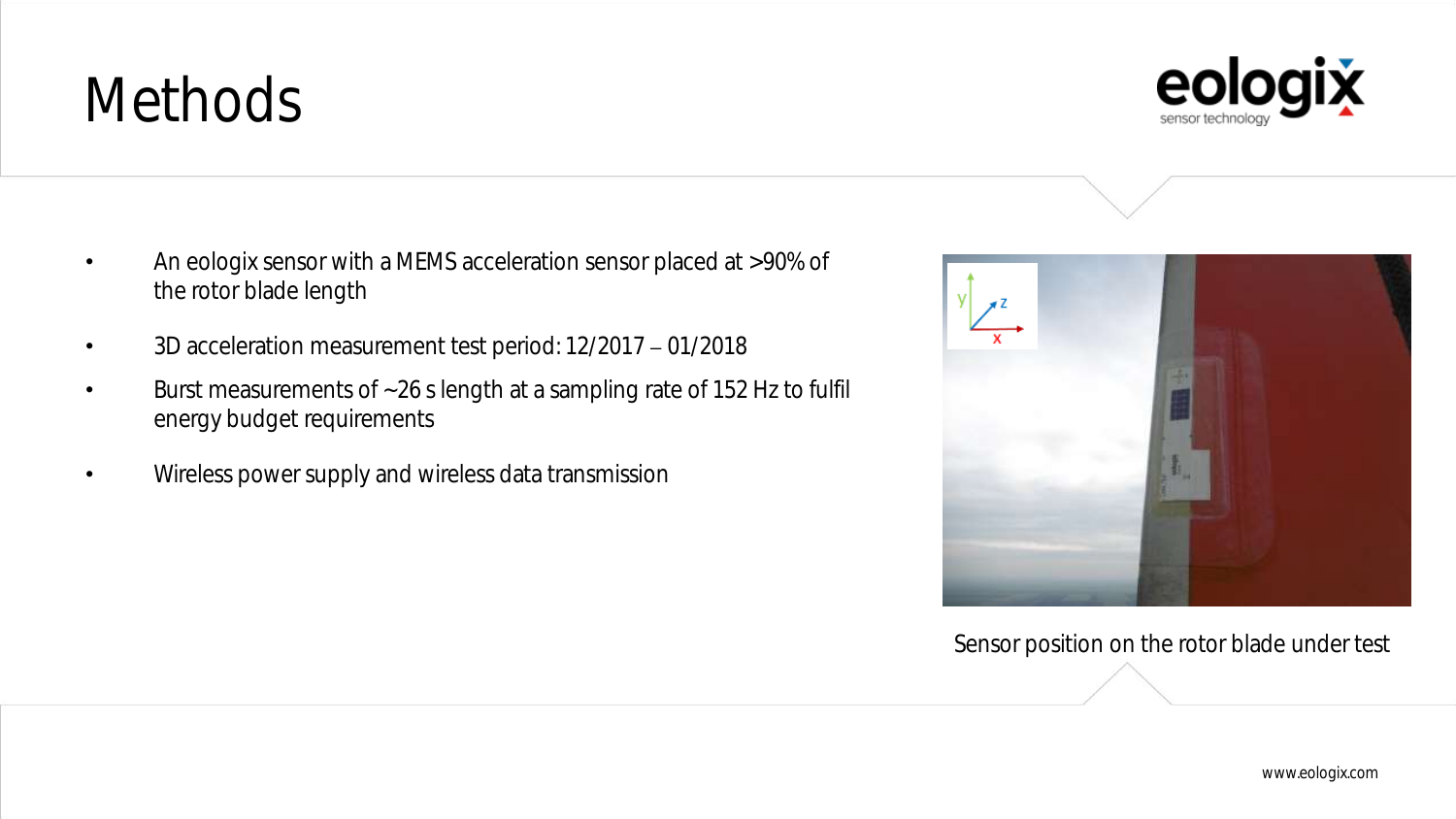### Methods



Example of a burst measurement:

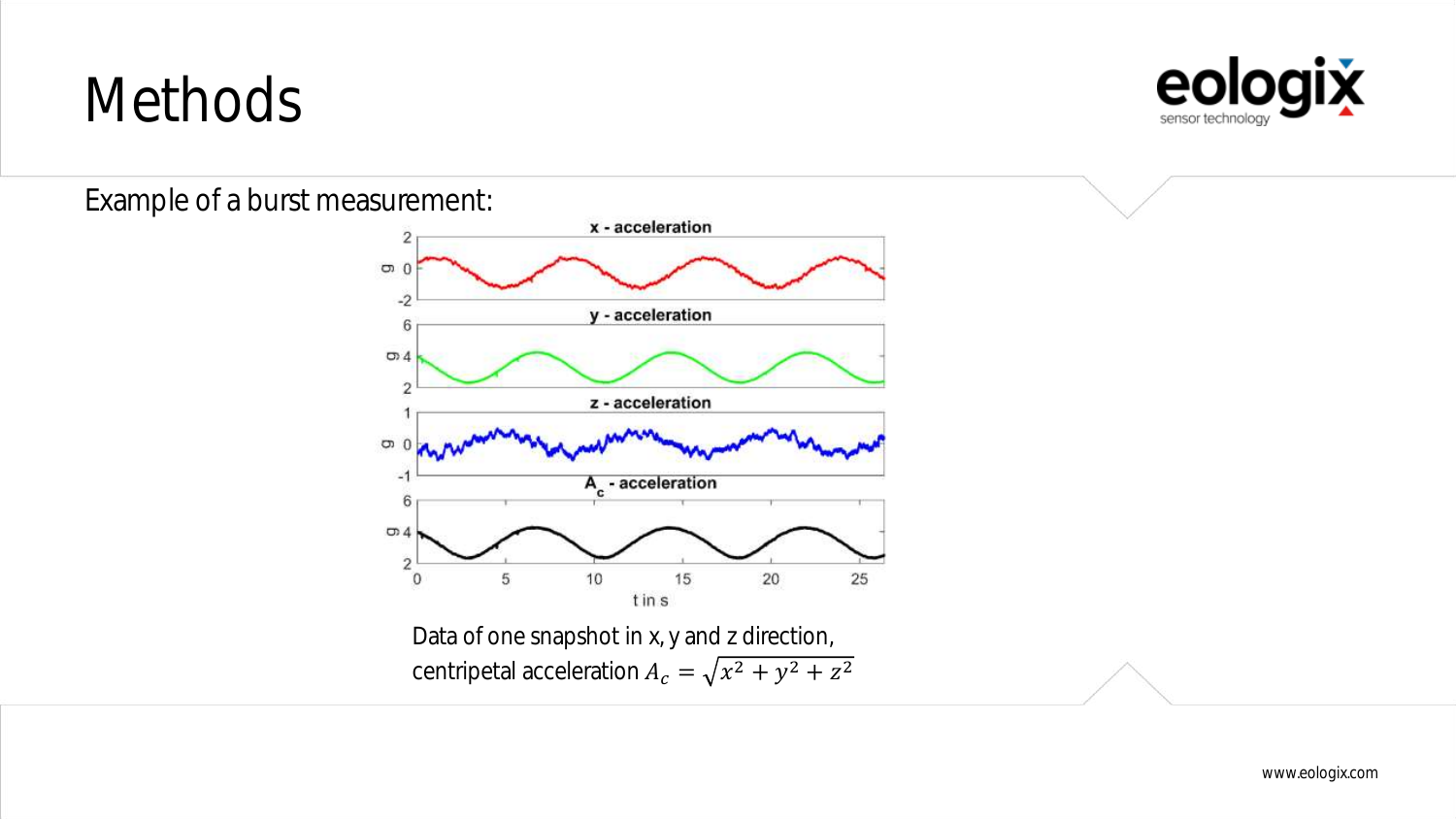

### Analysis of eigenfrequencies

Eigenfrequencies of a rotor blade are expected to vary with changes in

- the temperature of the blade
- the stiffness of the blade depending on the fundamental frequency, load etc.
- the mass of the blade, e.g. ice accretion

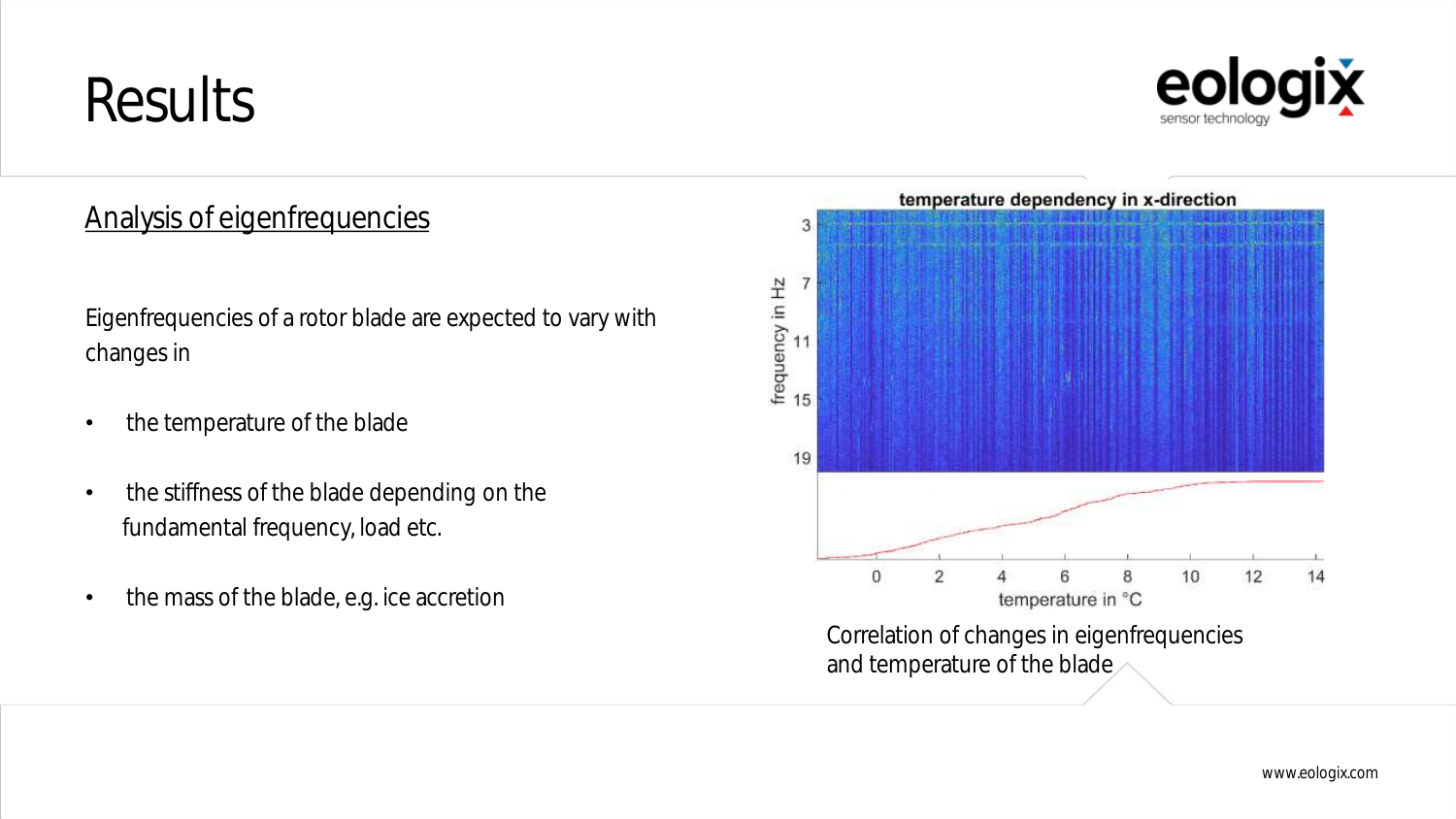

#### Measurement of the rotational frequency

The 3D accelerometer allows for estimating the rotational frequency  $F_r$  of the wind turbine.

Benefits of  $F_r$  measurements:

- Identification of mismatches between set parameters and measured  $F_r$
- Analysis of high fluctuations in  $F_{\bm r}$  (identify unstable settings)
- Measurement of ice accretion, pitch angle deviations etc.

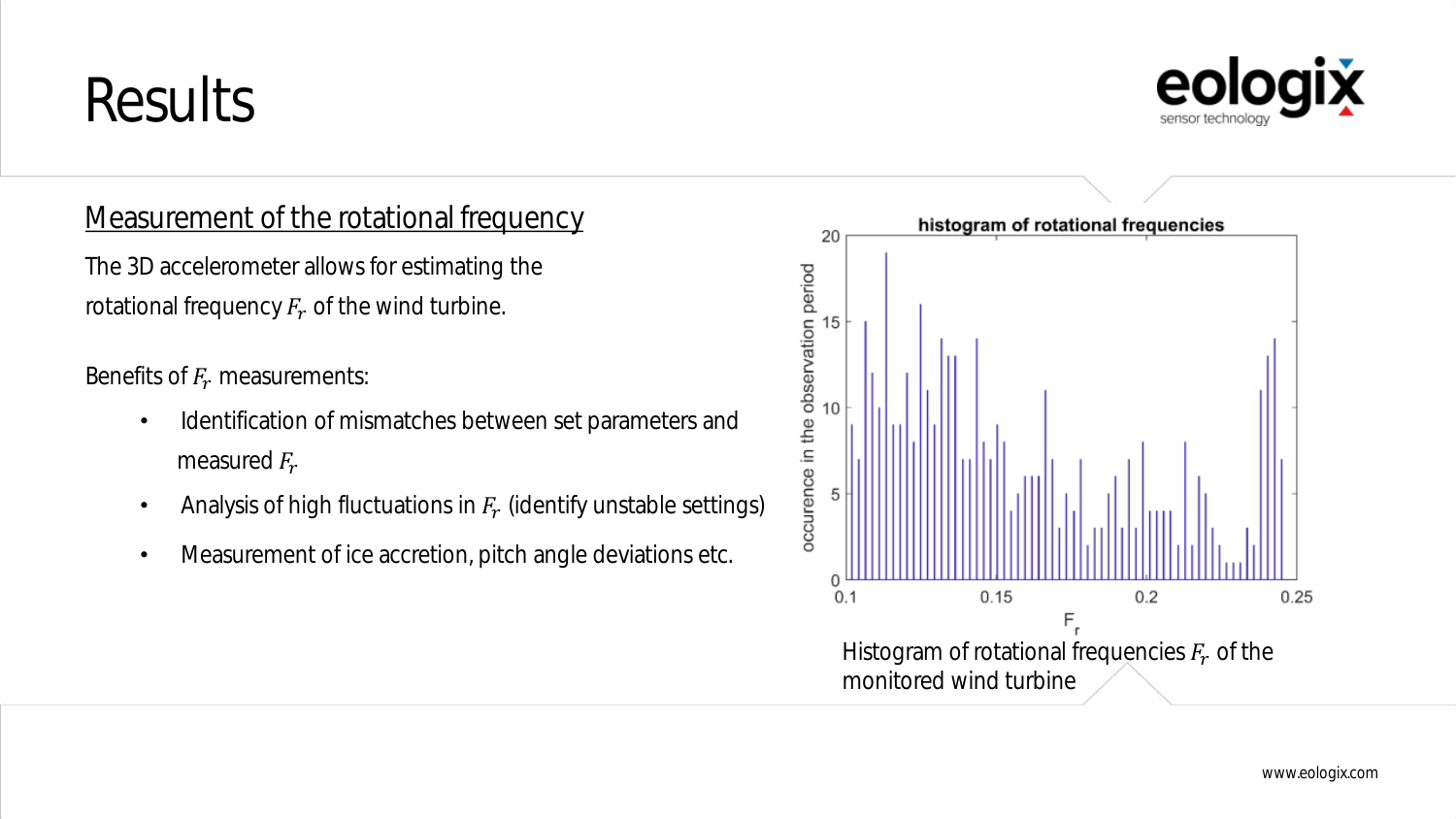### Angle estimation of the rotor blade

The movement of the blade tip deviates from the ideal circular movement. Analysis can be based on:

- 1. fixing the inflection points of the measurement data at [90°, 270°] and estimating the position of the accelerometer.
- 2. fixing the distance of the accelerometer and comparing the estimated angle with the equally spaced angle of the ideal circular movement.

Results can be used to relate deviations  $D_{rot}$  to influences such as yaw control, pitch angle, increased loads etc.

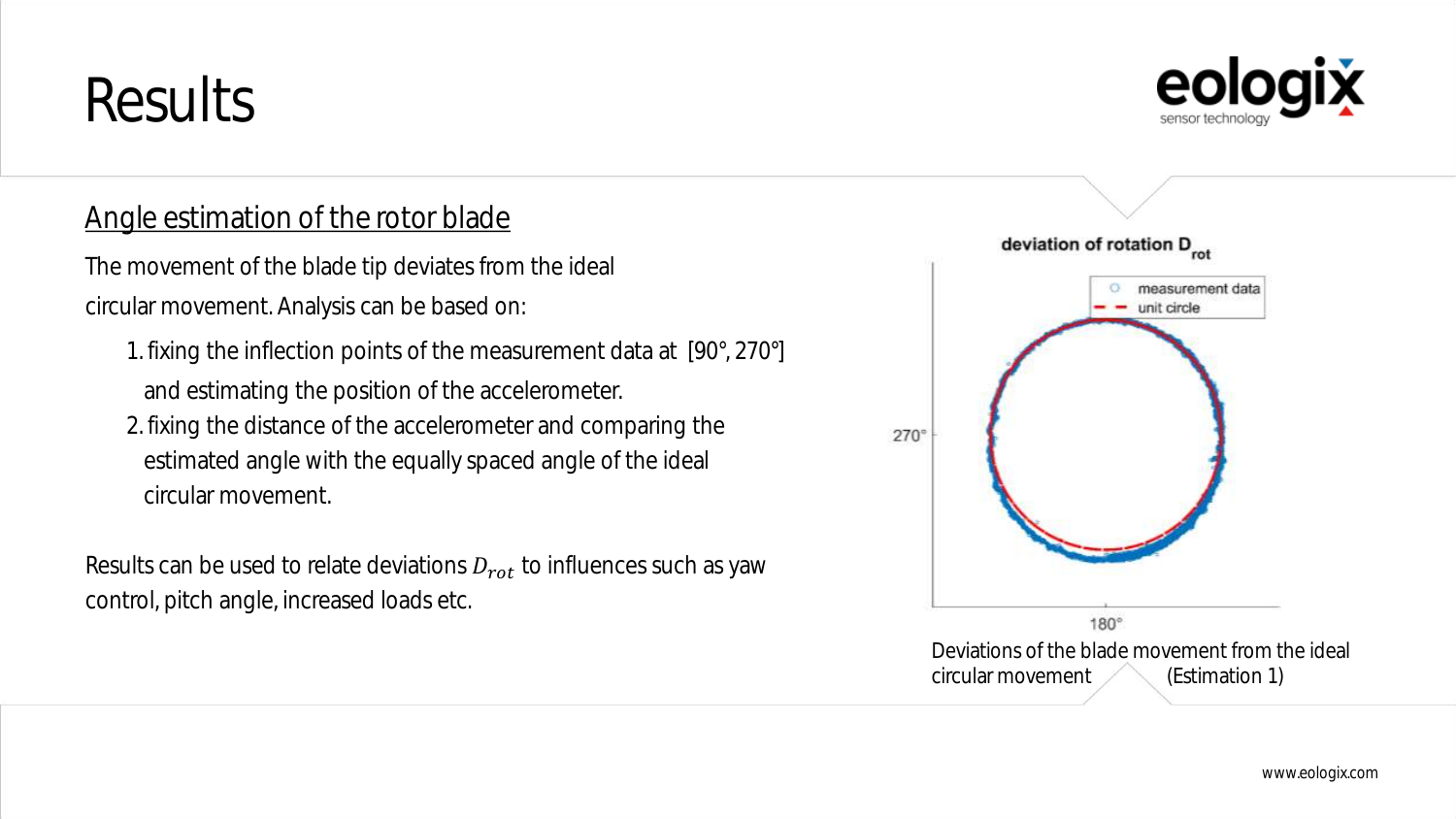

### Analysis of high-frequency components

- Monitoring of high-frequency components for detecting uncontrolled movements of the blades
- Increase in the rotational frequency increase in deviations from the ideal circular movement  $(D_{rot})$ .

increase in high-frequency components, indication of higher loads and influences such as

wind shear, tower shadow etc.

Benefits:

- Detect turbulences and analyse fluttering
- Prevent blade damage

www.eologix.com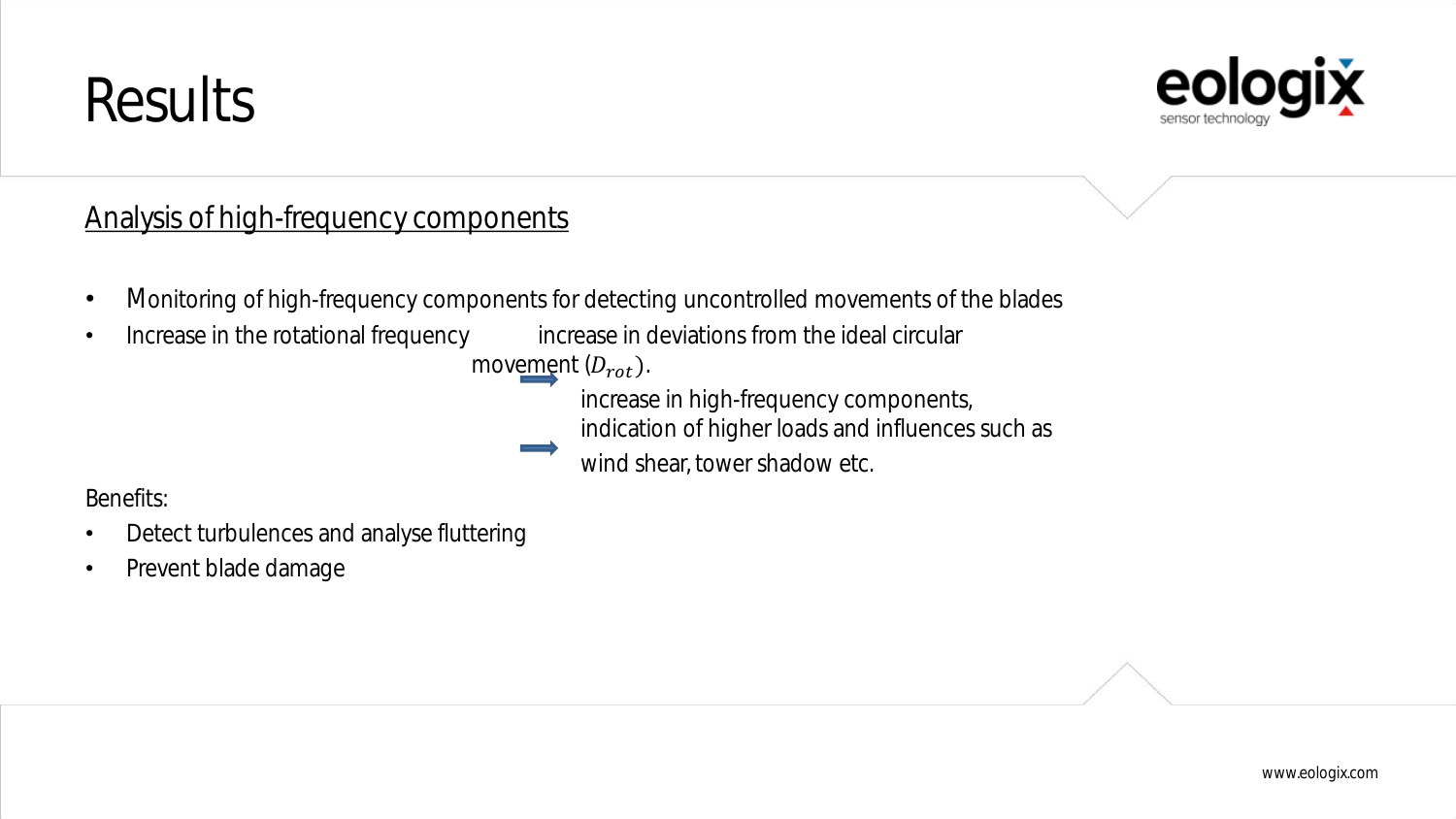

### Analysis of high-frequency components



Correlation of rotational frequency  $F_r$  and highfrequency components.

Top panel: logarithmic energy of 10 frequency bands between 0 and 75 Hz sorted by  $D_{rot}$ .

Bottom panel: Corresponding rotational frequency  $F_r$  sorted by  $D_{rot}$ .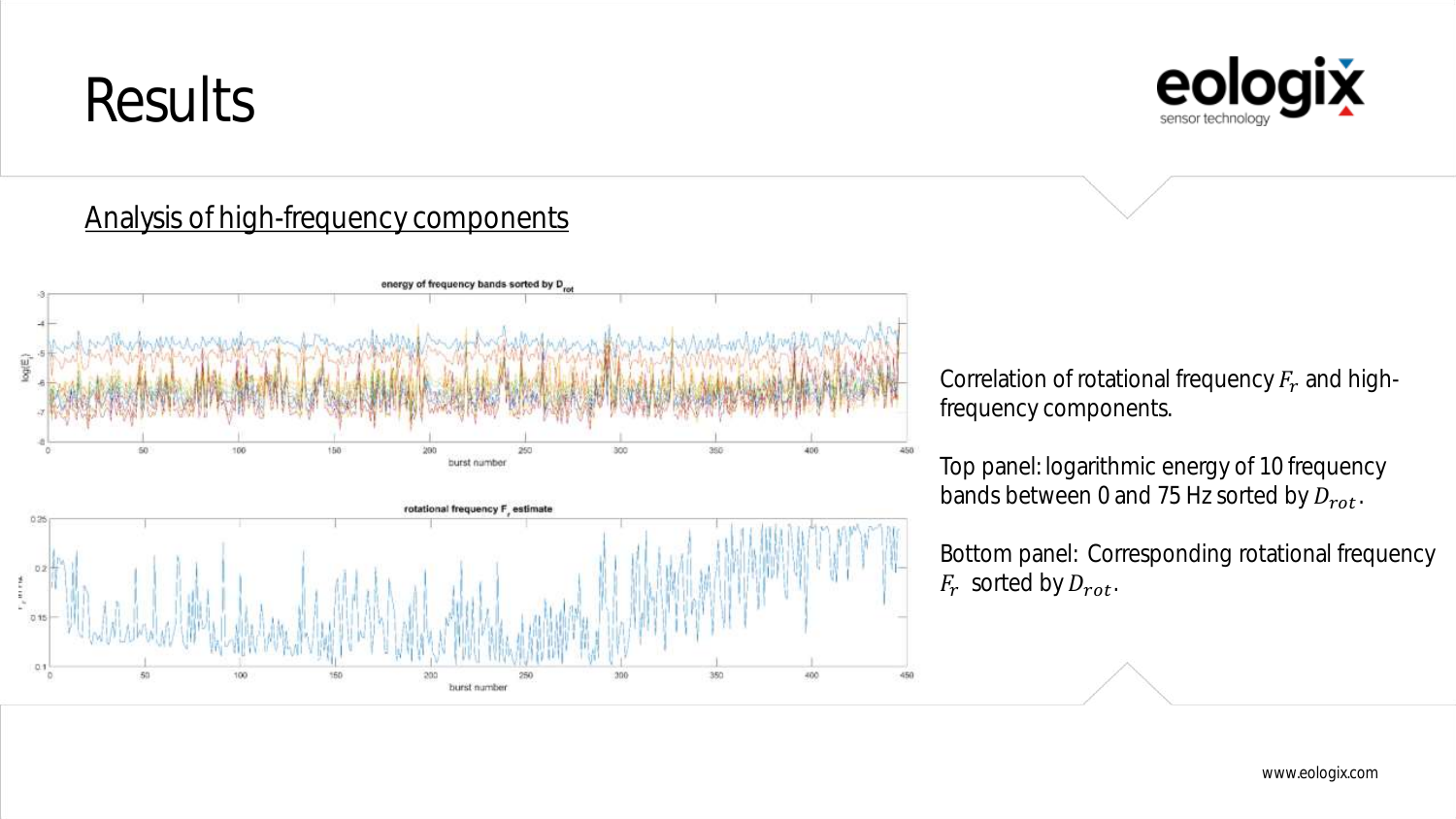# Outlook



- Verification of additional measurements with theoretical findings to correlate further influences such as wake, pitch or differing loads
- Performance improvement (e.g. standardized sampling rate)
- Joint analysis of blade root and blade tip acceleration data with future blade root data
- Evaluation of effects of ice accretion on the blade under icing conditions